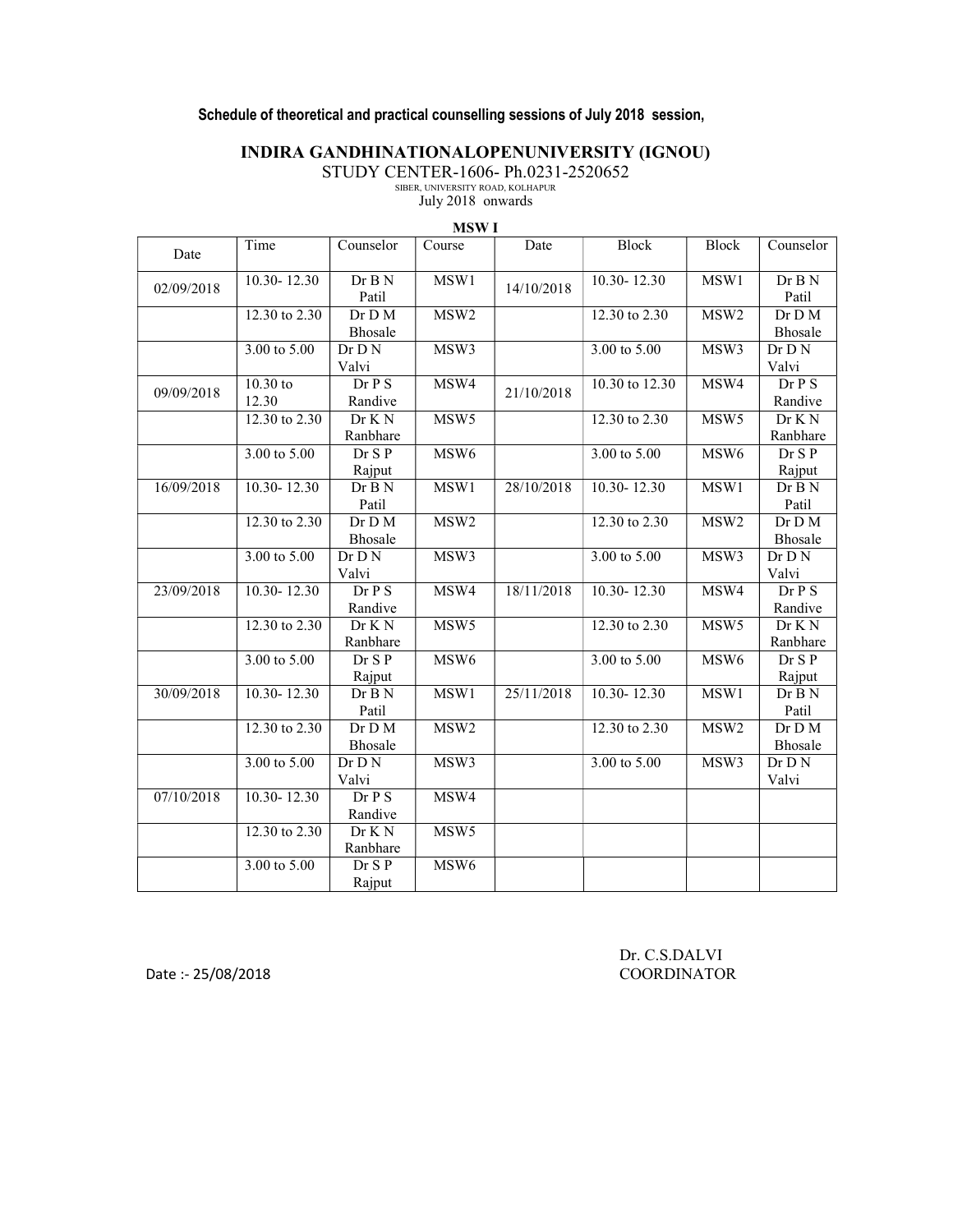#### INDIRA GANDHI NATIONAL OPEN UNIVERSITY

#### STUDY CENTER-1606

#### COUNSELLING SHEDULES FOR MSW-II July2018

|            | Time               | Counselor       | Course        | Date       | <b>Block</b>                | <b>Block</b>               | Counselor       |
|------------|--------------------|-----------------|---------------|------------|-----------------------------|----------------------------|-----------------|
| Date       |                    |                 |               |            |                             |                            |                 |
| 05/08/2018 | $10.30-$<br>12.30  | Dr. P.S.Randive | $MSW-7$       | 16/09/2018 | $10.30-$<br>12.30           | $MSW-7$                    | Dr. P.S.Randive |
|            | $12.30$ to<br>2.30 | Dr.S.P.Rajput   | $MSW-8$       |            | 12.30 to<br>2.30            | $MSW-8$                    | Dr.S.p.Rajput   |
|            | 3.00 to<br>5.00    | Dr.D.M.Bhosale  | $MSW-9$       |            | 3.00 to<br>5.00             | $MSW-9$                    | Dr.D.M.Bhosale  |
| 12/08/2018 | 10.30 to<br>12.30  | Dr.U.N.Valvi    | Elective<br>1 | 23/09/2018 | $10.30$ to<br>12.30         | Elective<br>1              | Dr.U.N.Valvi    |
|            | 12.30 to<br>2.30   | Dr.S.S.Apte     | Elective<br>2 |            | 12.30 to<br>2.30            | Elective<br>2              | Dr.S.S.Apte     |
|            | 3.00 to<br>5.00    | Dr.B.N.Patil    | Elective<br>3 |            | $3.00$ to<br>5.00           | Elective<br>3              | Dr.B.N.Patil    |
| 19/08/2018 | $10.30-$<br>12.30  | Dr. P.S.Randive | $MSW-7$       | 30/09/2018 | $10.30-$<br>12.30           | $MSW-7$                    | Dr. P.S.Randive |
|            | 12.30 to<br>2.30   | Dr.S.p.Rajput   | $MSW-8$       |            | 12.30 to<br>2.30            | $MSW-8$                    | Dr.S.p.Rajput   |
|            | 3.00 to<br>5.00    | Dr.D.M.Bhosale  | $MSW-9$       |            | $3.00$ to<br>5.00           | MSW-9                      | Dr.D.M.Bhosale  |
| 26/08/2018 | $10.30 -$<br>12.30 | Dr.U.N.Valvi    | Elective      | 07/10/2018 | $10.30-$<br>12.30           | Elective                   | Dr.U.N.Valvi    |
|            | 12.30 to<br>2.30   | Dr.S.S.Apte     | Elective<br>2 |            | 12.30 to<br>2.30            | Elective<br>2              | Dr.S.S.Apte     |
|            | 3.00 to<br>5.00    | Dr.B.N.Patil    | Elective<br>3 |            | 3.00 to<br>5.00             | Elective<br>3              | Dr.B.N.Patil    |
| 02/09/2018 | $10.30-$<br>12.30  | Dr. P.S.Randive | $MSW-7$       | 14/10/2018 | $10.\overline{30}$<br>12.30 | $MSW-7$                    | Dr. P.S.Randive |
|            | $12.30$ to<br>2.30 | Dr.S.p.Rajput   | $MSW-8$       |            | $12.30$ to<br>2.30          | $MSW-8$                    | Dr.S.p.Rajput   |
|            | $3.00$ to<br>5.00  | Dr.D.M.Bhosale  | $MSW-9$       |            | $3.00$ to<br>5.00           | $MSW-9$                    | Dr.D.M.Bhosale  |
| 09/09/2018 | $10.30-$<br>12.30  | Dr.U.N.Valvi    | Elective      | 21/10/2018 | $10.30-$<br>12.30           | Elective<br>1              | Dr.U.N.Valvi    |
|            | 12.30 to<br>2.30   | Dr.S.S.Apte     | Elective<br>2 |            | 12.30 to<br>2.30            | Elective<br>$\overline{c}$ | Dr.S.S.Apte     |
|            | 3.00 to<br>5.00    | Dr.B.N.Patil    | Elective<br>3 |            | 3.00 to<br>5.00             | Elective<br>3              | Dr.B.N.Patil    |

Date :- 01/08/2018

 Dr. C.S.DALVI COORDINATOR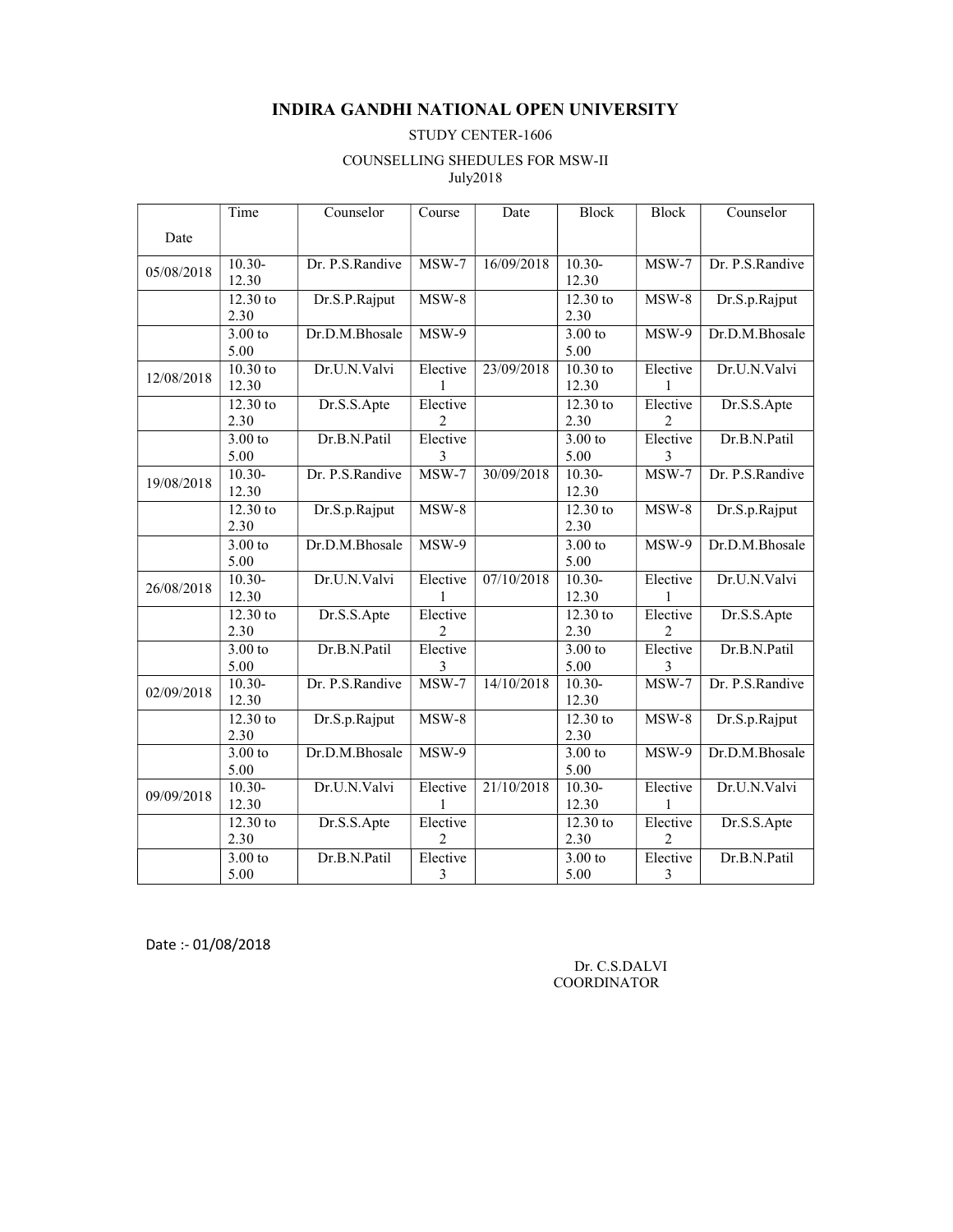# INDIRA GANDHI NATIONAL OPEN UNIVERSITY

#### STUDY CENTER-1606

#### COUNSELLING SHEDULES FOR PGDIBO July2018

|            | Time       | $\overline{\mathrm{C}}$ ourse | Counselor                      | Date       | <b>Block</b>          | Counselor                    | Course        |
|------------|------------|-------------------------------|--------------------------------|------------|-----------------------|------------------------------|---------------|
| Date       |            |                               |                                |            |                       |                              |               |
|            |            |                               |                                |            |                       |                              |               |
| 02/09/2018 | $10.30-$   | $IB0-01$                      | $Dr$ $P$ $P$                   | 14/10/2018 | $10.30-$              | $Dr$ $P$ $P$                 | $IB0-01$      |
|            | 12.30      |                               | Chavan                         |            | 12.30                 | Chavan                       |               |
|            | $12.30$ to | $IBO-02$                      | Dr C S                         |            | $\overline{12.30}$ to | Dr C S                       | $IBO-02$      |
|            | 2.30       |                               | Dalvi                          |            | 2.30                  | Dalvi                        |               |
|            | 3.00 to    | $IBO-03$                      | Prof V r                       |            | 3.00 to               | Prof $V r$                   | $IBO-03$      |
|            | 5.00       |                               | Kishore                        |            | 5.00                  | Kishore                      |               |
| 09/09/2018 | $10.30$ to | $IBO-04$                      | Prof.P.                        | 21/10/2018 | 10.30 to              | Prof.P.                      | <b>IBO-04</b> |
|            | 12.30      |                               | G Kale                         |            | 12.30                 | G Kale                       |               |
|            | 12.30 to   | $IBO-05$                      | Prof Dr C                      |            | 12.30 to              | Prof Dr C                    | $IBO-05$      |
|            | 2.30       |                               | S Dalvi                        |            | 2.30                  | S Dalvi                      |               |
|            | 3.00 to    | $IBO-06$                      | Prof K H                       |            | 3.00 to               | Prof K H                     | $IBO-06$      |
|            | 5.00       |                               | Chogale                        |            | 5.00                  | Chogale                      |               |
| 16/09/2018 | $10.30 -$  | $IB0-01$                      | $Dr$ $P$ $P$                   | 28/10/2018 | $10.30 -$             | $Dr$ $P$ $P$                 | $IB0-01$      |
|            | 12.30      |                               | Chavan                         |            | 12.30                 | Chavan                       |               |
|            | 12.30 to   | $IBO-02$                      | Dr C S                         |            | 12.30 to              | Dr C S                       | $IBO-02$      |
|            | 2.30       |                               | Dalvi                          |            | 2.30                  | Dalvi                        |               |
|            | 3.00 to    | $IBO-03$                      | Prof V r                       |            | 3.00 to               | $\overline{\text{Prof }V}$ r | $IBO-03$      |
|            | 5.00       |                               | Kishore                        |            | 5.00                  | Kishore                      |               |
| 23/09/2018 | $10.30-$   | $IBO-04$                      | Prof.P.                        | 18/11/2018 | $10.30 -$             | Prof.P.                      | $IBO-04$      |
|            | 12.30      |                               | G Kale                         |            | 12.30                 | G Kale                       |               |
|            | $12.30$ to | $IBO-05$                      | Prof Dr C                      |            | $12.30$ to            | Prof Dr C                    | $IBO-05$      |
|            | 2.30       |                               | S Dalvi                        |            | 2.30                  | S Dalvi                      |               |
|            | 3.00 to    | $IBO-06$                      | $\overline{\mathsf{Prof K H}}$ |            | 3.00 to               | Prof K H                     | $IBO-06$      |
|            | 5.00       |                               | Chogale                        |            | 5.00                  | Chogale                      |               |
| 30/09/2018 | $10.30-$   | IB0-01                        | Dr P P                         | 25/11/2018 | $10.30-$              | $Dr$ $P$ $P$                 | IB0-01        |
|            | 12.30      |                               | Chavan                         |            | 12.30                 | Chavan                       |               |
|            | $12.30$ to | $IBO-02$                      | Dr C S                         |            | $12.30$ to            | Dr C S                       | $IBO-02$      |
|            | 2.30       |                               | Dalvi                          |            | 2.30                  | Dalvi                        |               |
|            | 3.00 to    | $IBO-03$                      | Prof V r                       |            | 3.00 to               | Prof V r                     | $IBO-03$      |
|            | 5.00       |                               | Kishore                        |            | 5.00                  | Kishore                      |               |
| 07/10/2018 | $10.30-$   | $IBO-04$                      | Prof.P.                        |            | $10.30-$              | Prof.P.                      | $IBO-04$      |
|            | 12.30      |                               | G Kale                         |            | 12.30                 | G Kale                       |               |
|            | $12.30$ to | $IBO-05$                      | Prof Dr C                      |            | 12.30 to              | Prof Dr C                    | $IBO-05$      |
|            | 2.30       |                               | S Dalvi                        |            | 2.30                  | S Dalvi                      |               |
|            | 3.00 to    | $IBO-06$                      | Prof K H                       |            | 3.00 to               | Prof K H                     | $IBO-06$      |
|            | 5.00       |                               | Chogale                        |            | 5.00                  | Chogale                      |               |

Date :- 01/08/2018

 Dr. C.S.DALVI COORDINATOR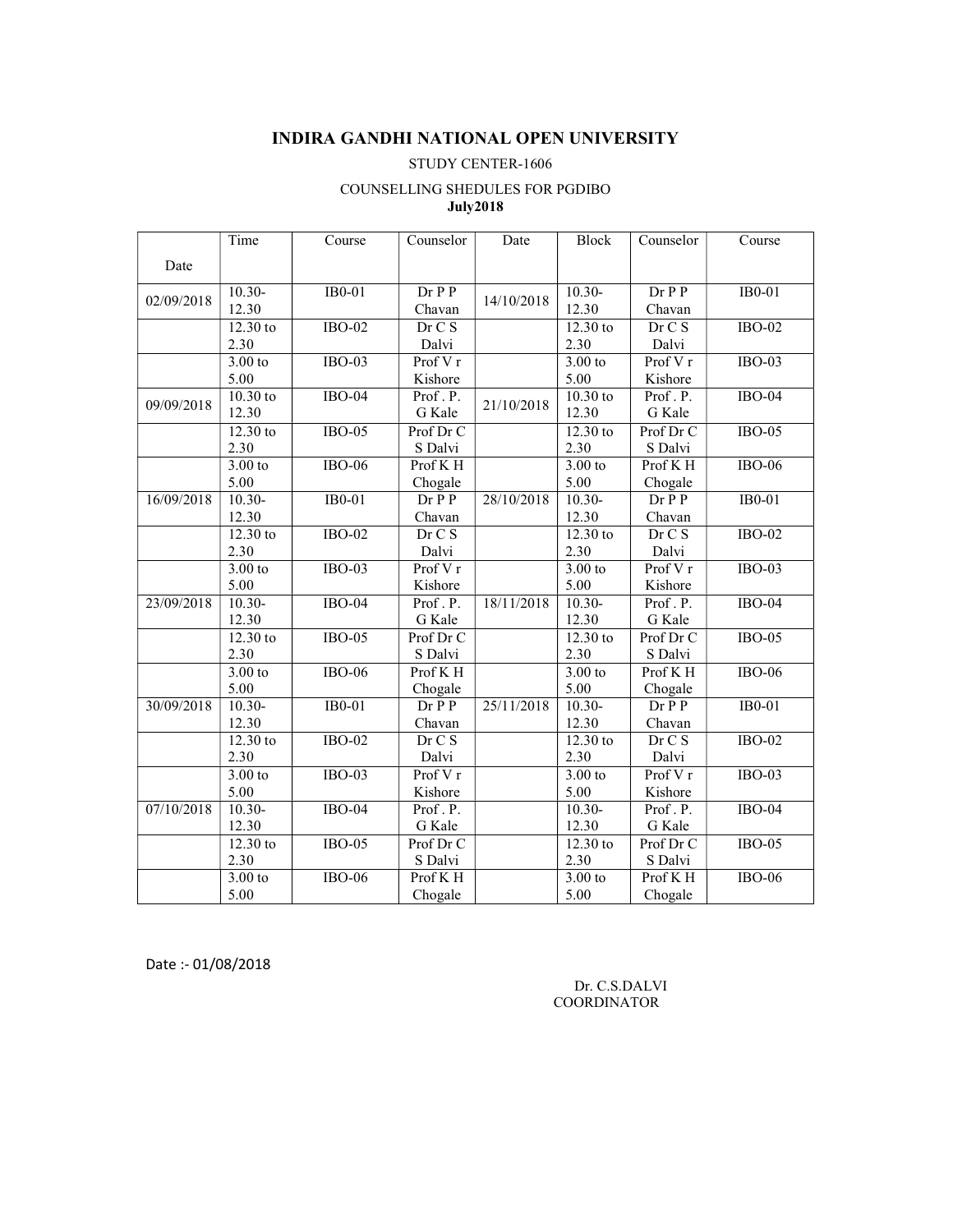## INDIRA GANDHI NATIONAL OPEN UNIVERSITY

#### STUDY CENTER-1606

#### COUNSELLING SHEDULES FOR PGDIBO July2018

|            | Time          | Counselor      | Course  | Date       | Block     | Block          | Counselor      |
|------------|---------------|----------------|---------|------------|-----------|----------------|----------------|
| Date       |               |                |         |            |           |                |                |
| 02/09/2018 | 11.00-1.00    | $Dr$ U N       | BSHF-01 | 14/10/2018 | $11.00-$  | $Dr$ U N       | BSHF-01        |
|            |               | Valvi          |         |            | 1.00      | Valvi          |                |
|            | 1.30-3.30     | Dr D B         | FEG01   |            | 1.30-3.30 | Dr D B         | FEG01          |
|            |               | Bhadale        |         |            |           | Bhadale        |                |
| 09/09/2018 | 11.00-1.00    | Dr D M         | BSHF-01 | 21/10/2018 | $11.00-$  | Dr D M         | BSHF-01        |
|            |               | <b>Bhosale</b> |         |            | 1.00      | <b>Bhosale</b> |                |
|            | 1.30-3.30     | Dr D B         | FEG02   |            | 1.30-3.30 | Dr D B         | FEG02          |
|            |               | Bhadale        |         |            |           | Bhadale        |                |
| 16/09/2018 | 11.00-1.00    | $Dr$ U N       | BSHF-01 | 28/10/2018 | 11.00-    | Dr U N         | BSHF-01        |
|            |               | Valvi          |         |            | 1.00      | Valvi          |                |
|            | 1.30-3.30     | Dr D B         | FEG01   |            | 1.30-3.30 | Dr D B         | FEG01          |
|            |               | Bhadale        |         |            |           | Bhadale        |                |
| 23/09/2018 | 11.00-1.00    | Dr D M         | BSHF-01 | 18/11/2018 | $11.00-$  | Dr D M         | BSHF-01        |
|            |               | Bhosale        |         |            | 1.00      | <b>Bhosale</b> |                |
|            | $1.30 - 3.30$ | Dr D B         | FEG02   |            | 1.30-3.30 | Dr D B         | FEG02          |
|            |               | Bhadale        |         |            |           | Bhadale        |                |
| 30/09/2018 | 11.00-1.00    | Dr U N         | BSHF-01 | 25/11/2018 | $11.00-$  | $Dr$ U N       | BSHF-01        |
|            |               | Valvi          |         |            | 1.00      | Valvi          |                |
|            | 1.30-3.30     | Dr D B         | FEG01   |            | 1.30-3.30 | Dr D B         | FEG01          |
|            |               | Bhadale        |         |            |           | Bhadale        |                |
| 07/10/2018 | 11.00-1.00    | Dr D M         | BSHF-01 |            | 11.00-    | Dr D M         | <b>BSHF-01</b> |
|            |               | Bhosale        |         |            | 1.00      | <b>Bhosale</b> |                |
|            | 1.30-3.30     | Dr D B         | FEG02   |            | 1.30-3.30 | Dr D B         | FEG02          |
|            |               | Bhadale        |         |            |           | Bhadale        |                |

Date :- 01/08/2018

 Dr. C.S.DALVI **COORDINATOR**